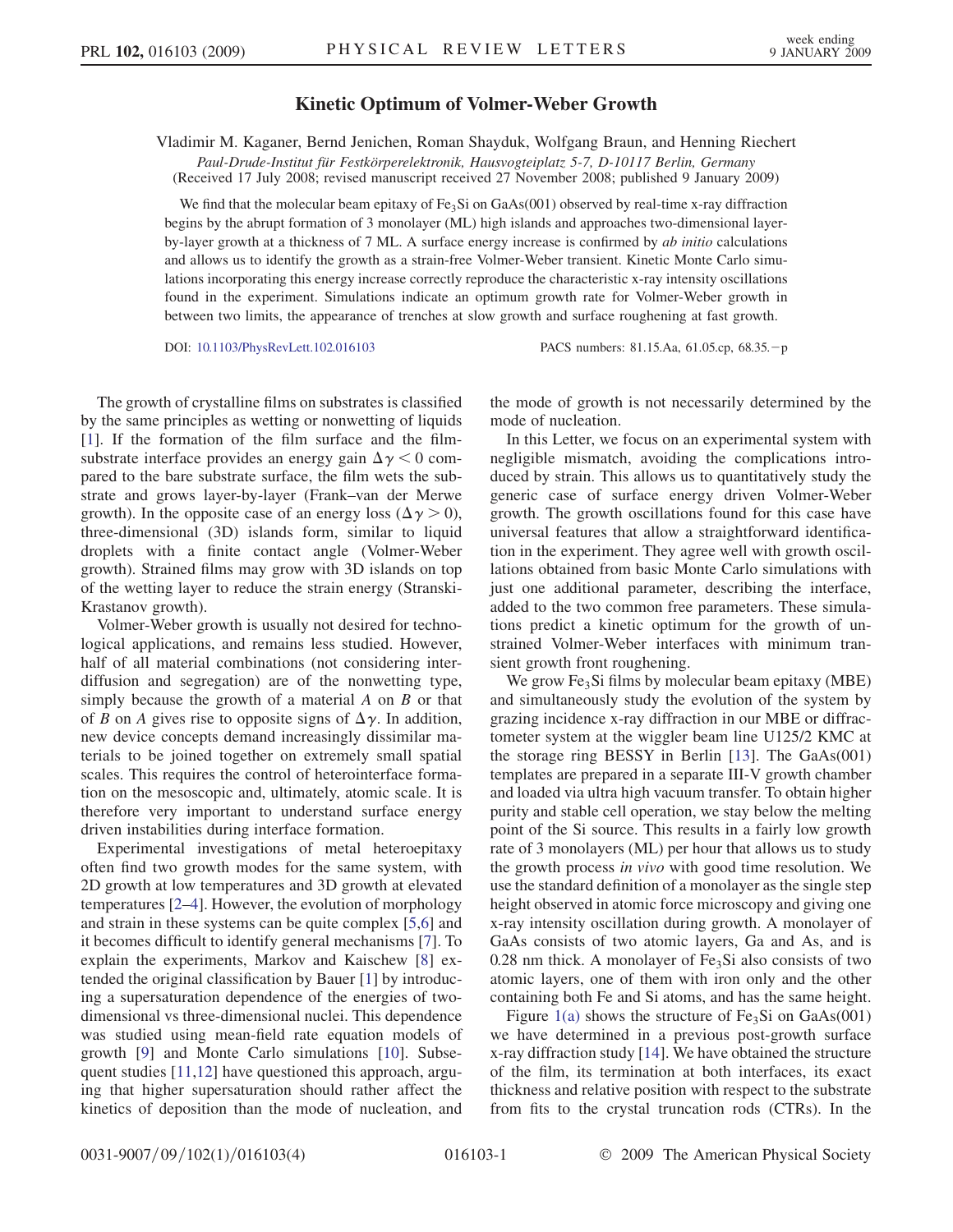<span id="page-1-0"></span>

FIG. 1 (color online). (a) Epitaxy of Fe<sub>3</sub>Si on GaAs(001) and (b) crystal truncation rods measured during growth (circles) with the fits assuming a complete coverage of the substrate by the film (lines). The substrate temperature is  $180\degree\text{C}$ , the x-ray diffraction measurements are performed with an energy of 10 keV at a grazing incidence angle of 0.3°.

present work, we continuously measure the CTRs during growth. Figure 1(b) shows CTRs in the vicinity of different reflections. The reflections are measured in sequence, with one scan taking approximately 8 minutes (the deposition time of 0.4 ML). The CTR intensities are fitted by calculations using both multibeam dynamical and distorted wave Born approximations, as described in Refs. [\[14,15\]](#page-3-0). The thickness interference oscillations of the CTR intensity provide information on the thickness of the crystalline film during growth. Deposited atoms that are not yet incorporated in the crystalline lattice produce a minute contribution to the background.

The  $D0_3$  structure of Fe<sub>3</sub>Si is characterized by two order parameters that describe the exchange of Si atoms with Fe atoms from two inequivalent sublattices [[16](#page-3-0),[17](#page-3-0)]. A comparison of the different rods allows us to analyze the crystalline order of the film [[14](#page-3-0)]. From the CTRs shown in Fig. 1(b), the measurements in the vicinity of the 022 reflection are not sensitive to disorder, while reflections 111 and 311 change with both order parameters. In the limiting case of a completely disordered structure, the thickness oscillations in the vicinity of the 022 reflection do not change, while for the 111 and 311 reflections, they disappear, leaving only the substrate peak. The 222 reflection is quasiforbidden in both GaAs and  $Fe<sub>3</sub>Si$ , and the CTR intensity is strongly influenced by the adjacent allowed reflections. The 22L CTR is therefore rather insensitive to the order in the sublattices. The measurements on different CTRs should indicate film thickness values that fall on a common curve. Such an agreement is reached with a Fe<sub>3</sub>Si film that is fully ordered except for the top monolayer which is fully disordered.

The film thickness obtained from the CTR fringes, Fig. 1(b), is plotted in Fig. 2(a). After the deposition of 1 ML, crystalline  $Fe<sub>3</sub>Si$  forms with a thickness just over 3 ML. Obviously, such a film can cover only part of the surface. This is in agreement with the fitted intensity curves in Fig. 1(b). Since the curves are properly scaled by adjusting the substrate maxima [[14](#page-3-0),[15](#page-3-0)], the deficiency of the measured film intensity compared to the calculated one implies incomplete coverage of the substrate by the film, Fig. 2(b). The film thickness becomes equal to the deposited amount of material only after deposition of about 7 ML. At the same thickness, the film density reaches the bulk value. Thus,  $Fe<sub>3</sub>Si$  growth on GaAs begins by the formation of 3D islands at least 3 ML high.

The lateral sizes of the 3D islands are obtained from the lateral broadening of the CTRs. We measure the intensity profile across a rod by rotating the sample about its normal. The rod profiles obtained during growth, Fig. [3\(a\)](#page-2-0), agree well with a sum of two Lorentzians. We obtain the realspace size L of a surface feature from the corresponding full width at half maximum  $\Delta q$  of each peak in reciprocal space as  $L = 4/\Delta q$ . The narrow component represents a finite terrace size of approximately 100 nm that does not change during growth. The broad component is determined by the lateral sizes of the two-dimensional islands forming during growth. This island size increases from 2 to 8 nm, Fig. [3\(b\).](#page-2-0)

Figure [4](#page-2-0) compares oscillations of the diffracted intensity during deposition of  $Fe<sub>3</sub>Si$  and germanium on  $GaAs(001)$ at comparable growth rates. In both cases, the measurements are performed close to the bulk-forbidden reflections hk0 (more precisely, at the reciprocal space points hkL with  $L = 0.04$ ) to provide maximum sensitivity to the surface morphology. Ge on GaAs serves as a reference example of Frank–van der Merwe growth, since both crys-



FIG. 2 (color online). (a) Fe<sub>3</sub>Si epitaxial film thickness and (b) the fraction of the substrate covered by the film as obtained from the CTR measurements.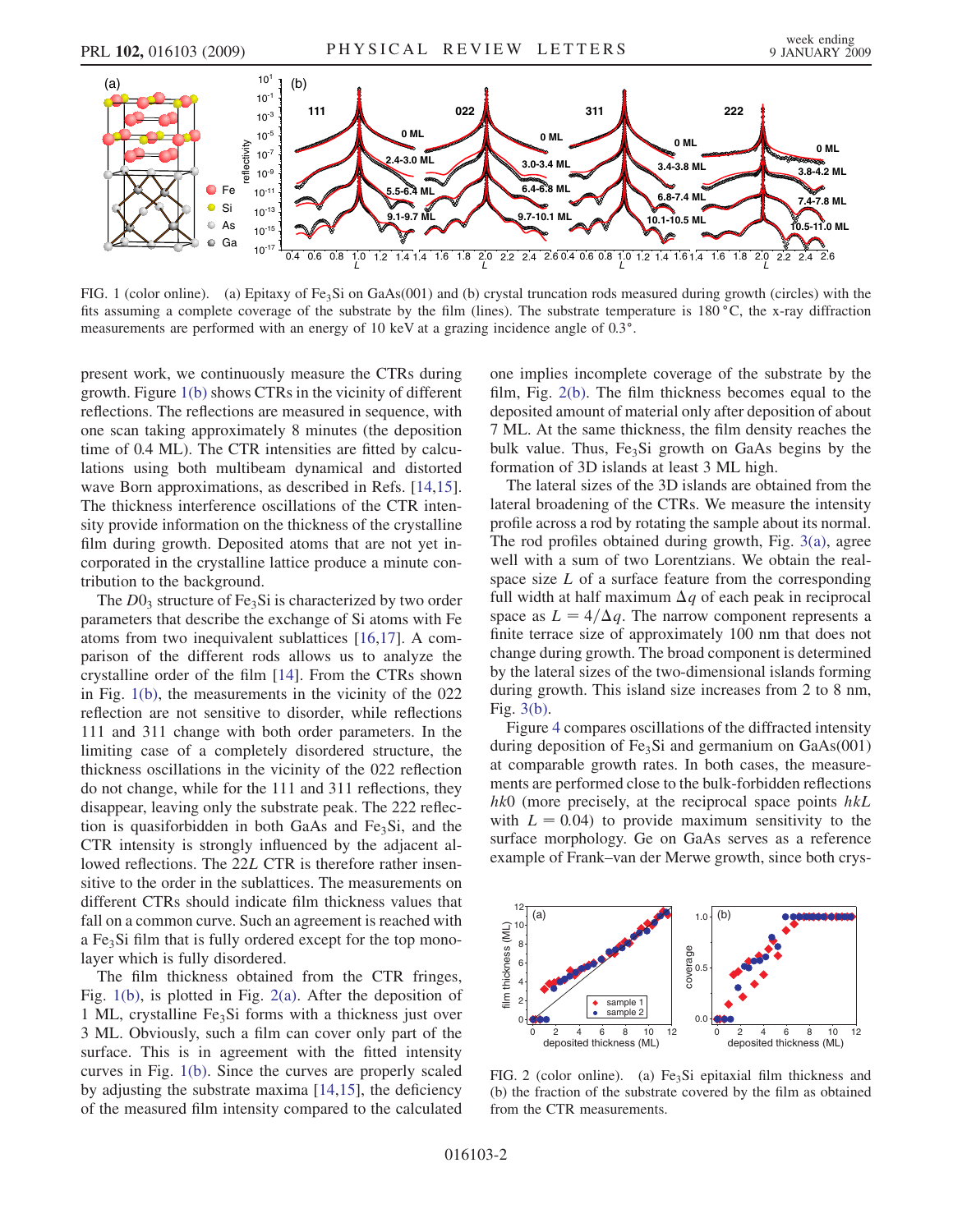<span id="page-2-0"></span>

FIG. 3 (color online). (a) Diffraction peak profiles measured during epitaxial growth by rotating the sample about its normal through the reflection. The measured curves are fitted to a sum of two Lorentzians. (b) Lateral sizes of the 3D islands obtained from the broad component of the peak profile. The narrow component represents the constant average terrace width of 100 nm.

tals are structurally and energetically similar. The oscillations start immediately. In contrast,  $Fe<sub>3</sub>Si$  growth begins with an initial plateau of low intensity. It is followed by several irregular oscillations with maxima shifted from the integer layer positions. These irregular oscillations are reproducibly the same on three samples grown under the same conditions. The regular layer-by-layer oscillations are established only after the deposition of 7–8 ML. After the sample is annealed at  $300\degree C$ , further growth oscillations are periodic from the very beginning. The unusual intensity oscillations are obviously a result of the formation of 3D islands during the initial  $Fe<sub>3</sub>Si$  deposition on the bare substrate.

The transitional appearance of 3D islands may have either an energetic or a kinetic origin. Let us first discuss the energetics. The growth described above could be the result of a film thickness dependence of the energy gain  $\Delta \gamma$ . If  $\Delta \gamma$  decreased with increasing thickness, the film



FIG. 4 (color online). Diffraction intensity oscillations during epitaxial growth of (a)  $Fe<sub>3</sub>Si$  and (b) Ge on GaAs(001). In addition to the heteroepitaxy of  $Fe<sub>3</sub>Si$  on the substrate, homoeptaxial growth after an anneal is shown for comparison.

surface and the interface would repel. Their interaction can be strong enough only for very thin films, which results in a smooth film when the thickness is large enough. The physical origin of such a repulsion could be the electronic confinement in very thin metallic films [[18](#page-3-0)]. Such an effect is found, for example, during the growth of simple metals, lead and silver, on silicon or germanium surfaces at growth temperatures below 200 K [\[19–21](#page-3-0)] (for an overview and further references, see also Ref. [\[22\]](#page-3-0)). Since we already know the atomic arrangement of  $Fe<sub>3</sub>Si$  on  $GaAs(001)$  [[14\]](#page-3-0), we have performed *ab initio* calculations of the epitaxial system. We have used the generalized gradient approximation of density functional theory and the projector augmented-wave method with ultrasoft pseudopotentials implemented in the ABINIT program [\[23\]](#page-3-0). A kinetic energy cutoff of 18 Ha and a k-point set corresponding to  $6 \times 6$ points per surface Brillouin zone were used. We find a positive energy  $\Delta \gamma \approx 0.1 \text{ eV/A}^2$ , with a weak thickness dependence. Hence, the energy calculations indicate a Volmer-Weber growth mode; electronic confinement effects cannot explain the observed behavior.

We explore the growth kinetics by Monte Carlo simulations using a generic solid-on-solid model with simple cubic lattice [[24](#page-3-0)]. To model Volmer-Weber growth, we make the bonds between film and substrate atoms weaker than the bonds within the film. In the standard model, the rate of an atomic jump is proportional to  $\exp(-E/kT)$ , where the energy E is calculated as  $E = E<sub>S</sub> + nE<sub>b</sub>$ . Here, n is the number of neighbors of a given atom before the jump,  $E_b$  is the bond energy, and  $E_s$  is the surface diffusion energy. The model involves only two independent parameters: one is the ratio  $E_b/kT$ , and the other is the ratio of the incident atomic flux  $F$  to the surface diffusion rate, proportional to  $\exp(-E_s/kT)$ . The choice of the values for these parameters does not qualitatively influence our results. We choose  $E_b = 0.2$  eV and  $E_s = 1.1$  eV. The first parameter yields compact islands at  $T = 500$  K, and the second one provides a reasonable nucleation distance for the deposition flux  $F = 1$  ML/20 min.

The surface diffusion energy  $E<sub>S</sub>$  represents the bonding to the underlying layer. We modify this energy for the first deposited layer only. In this way, the bonding of the film to the substrate becomes weaker than the bonding within the film. Thus, for the first deposited layer,  $E<sub>S</sub>$  is replaced by  $E_S - \Delta E_S$ . The diffusion energy for the substrate material does not enter the simulations. Hence, the parameters involved in the ab initio calculations cannot be directly related to the surface energy gain  $\Delta \gamma$ .

The reduction of the surface diffusion barrier for the first layer drastically changes the initial growth compared to homoepitaxy, see Fig. [5\(a\).](#page-3-0) After the deposition of several monolayers, the substrate is not completely covered. Rather, 2–3 ML high islands form as a result of the favored upward jumps from the substrate to the film. Even after the deposition of 8 ML, trenches and pits down to the substrate